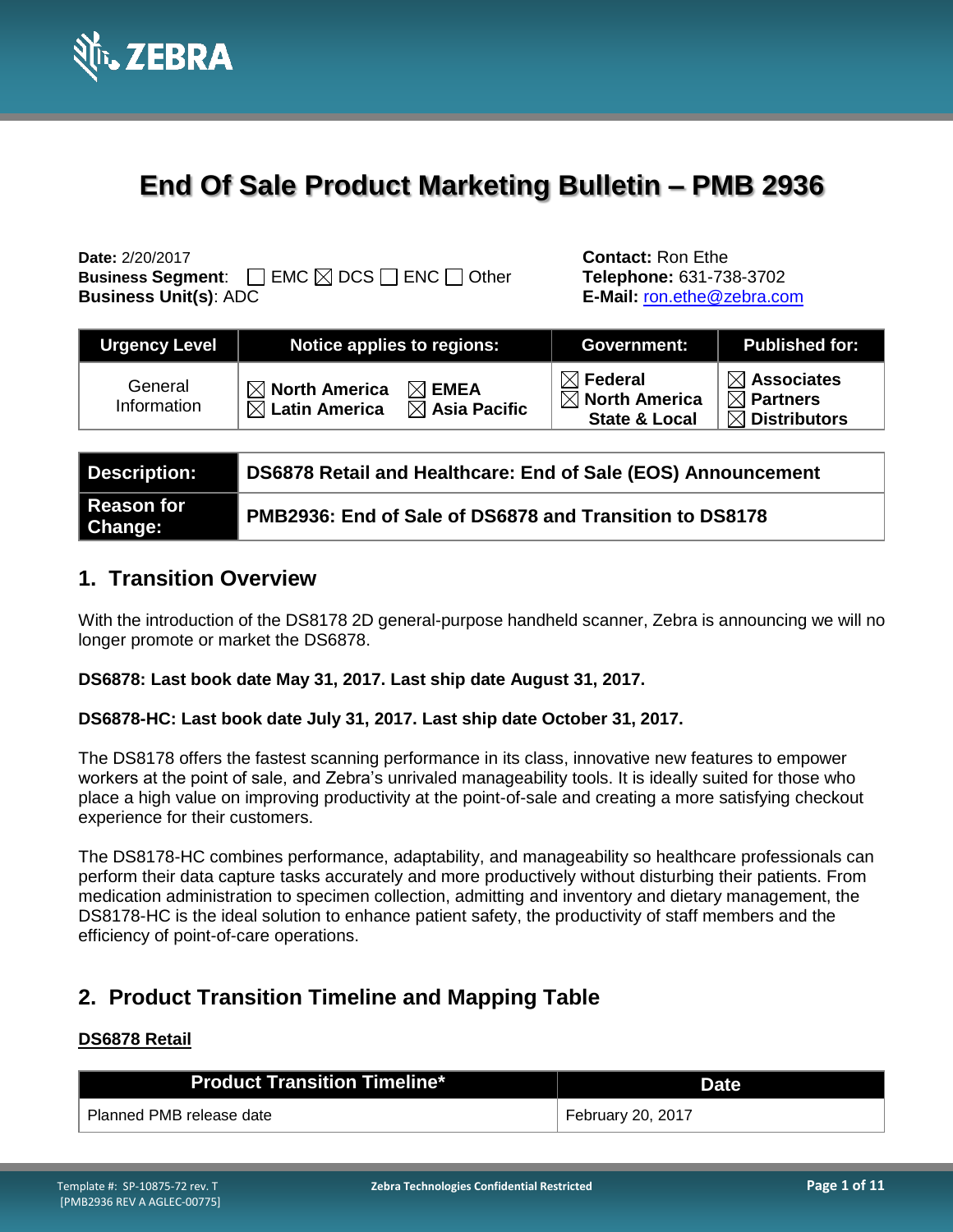

| First RMA Request Date for Channel Returns | March 31, 2017     |
|--------------------------------------------|--------------------|
| Last RMA Request Date for Channel Returns  | April 7, 2017      |
| Last Channel Return Date                   | May 8, 2017        |
| Last Book Date                             | May 31, 2017       |
| Last Ship Date                             | August 31, 2017    |
| End of Engineering Support Date            | February 28, 2018  |
| End of Service Date                        | August 31, 2022    |
| Availability of [replacement product(s)]   | DS8178 Retail: NOW |

# **DS6878 Healthcare**

| <b>Product Transition Timeline*</b>        | <b>Date</b>                   |
|--------------------------------------------|-------------------------------|
| Planned PMB release date                   | February 20, 2017             |
| First RMA Request Date for Channel Returns | March 31, 2017                |
| Last RMA Request Date for Channel Returns  | April 7, 2017                 |
| Last Channel Return Date                   | May 8, 2017                   |
| Last Book Date                             | July 31, 2017                 |
| Last Ship Date                             | October 31, 2017              |
| End of Engineering Support Date            | April 30, 2018                |
| End of Service Date                        | October 31, 2022              |
| Availability of [replacement product(s)]   | DS8178 Healthcare: APRIL 2017 |

*\* Note: Any changes to above timeline will be communicated via a revised Distributor Notice (DN) and/or Product Marketing Bulleting (PMB).*

### **DS6878 Retail**

| <b>Discontinued P/N</b>                       | <b>Description</b>                                                       | <b>Direct Replacement P/N</b> | <b>Description</b>                                                               |
|-----------------------------------------------|--------------------------------------------------------------------------|-------------------------------|----------------------------------------------------------------------------------|
| DS6878 Cordless Scanner Only SKUs (Worldwide) |                                                                          |                               |                                                                                  |
| DS6878-SR20007WR                              | 2D Imager Scanner,<br>Cordless, Standard Focus,<br><b>Twilight Black</b> | DS8178-SR0F007ZZWW            | DS8178: Area Imager, Standard<br>Range, Cordless, FIPS, Twilight<br><b>Black</b> |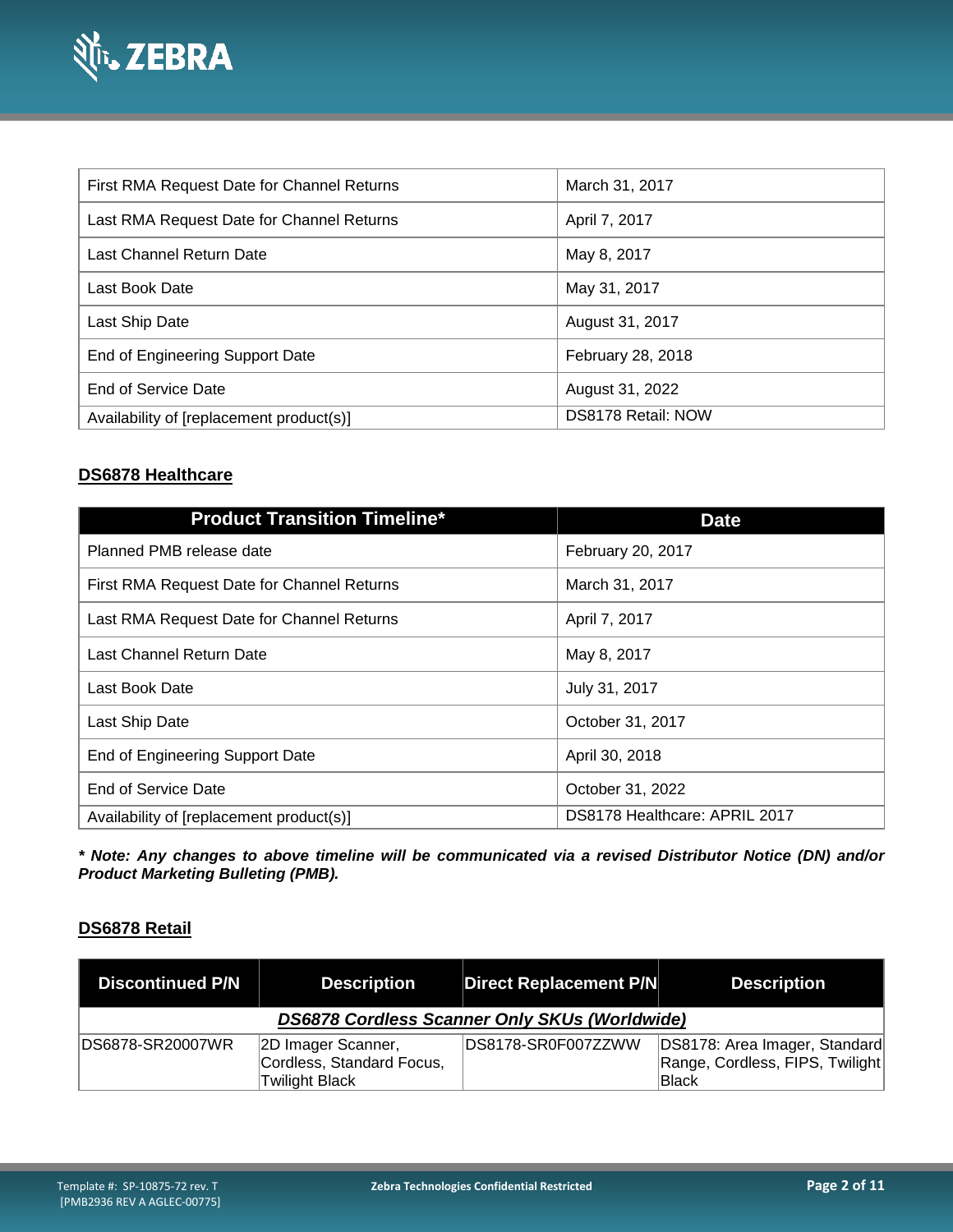

| DS6878-SR20001WR                  | 2D Imager Scanner,<br>Cordless, Standard Focus,<br>Cash Register White                                                                                                                                                           | DS8178-SR0F006ZMWW                                      | DS8178: Area Imager, Standard<br>Range, Cordless, FIPS, MFi,<br>Nova White                                                                               |
|-----------------------------------|----------------------------------------------------------------------------------------------------------------------------------------------------------------------------------------------------------------------------------|---------------------------------------------------------|----------------------------------------------------------------------------------------------------------------------------------------------------------|
| DS6878-SR20007Y                   | DS6878-SR: 2D Imager<br>Scanner, Cordless, Standard<br>Range, Twilight Black -<br><b>INDIA ONLY</b>                                                                                                                              | DS8178-SR0F007ZZWK                                      | DS8178: Area Imager, Standard<br>Range, Cordless, FIPS, Twilight<br>Black - Korea and India                                                              |
| DS6878-SR2F007WR                  | Scanner, cordless Bluetooth, DS8178-SR0F007ZZWW<br>digital imager, FIPS,<br>standard range, twilight black                                                                                                                       |                                                         | DS8178: Area Imager, Standard<br>Range, Cordless, FIPS, Twilight<br><b>Black</b>                                                                         |
| DS6878-HD20007WR                  | 2D Imager Scanner,<br>Cordless, Near Focus for<br>Small High Density<br>Barcodes, Twilight Black                                                                                                                                 | DS8178-HCMF00BVMWW                                      | DS8178: Area Imager,<br>Healthcare, Cordless, Magnetic<br>Foot                                                                                           |
| DS6878-DL20007WR                  | 2D Imager Scanner,<br>Cordless, Standard Focus,<br><b>Twilight Black with Driver</b><br>License Parser                                                                                                                           | DS8178-DL0F007ZZWW                                      | DS8178: Area Imager, Standard<br>Range, DL Parsing, Cordless,<br>FIPS, Twilight Black                                                                    |
| DS6878-DL20001WR                  | 2D Imager Scanner,<br>Cordless, Standard Focus,<br>Cash Register White with<br>Driver License Parser                                                                                                                             | DS8178-DL0F006ZMWW                                      | DS8178: Area Imager, Standard<br>Range, DL Parsing, Cordless,<br>FIPS, MFi, Nova White                                                                   |
|                                   |                                                                                                                                                                                                                                  | <b>DS6878 Cordless Kit SKUs (Worldwide)</b>             |                                                                                                                                                          |
| DS6878-PRBU0100AWRDS6878-SR Black | <b>Presentation Cradle USB Kit:</b><br>DS6878-SR20007WR<br>Scanner, CBA-U21-S07ZAR<br>Shielded USB Cable,<br>CR0078-PC1F007WR<br>Cradle, PWRS-14000-148R<br>Power Supply, 23844-00-<br>00R Line Cord                             | DS8178-SR7U2100PFW                                      | DS8178-SR Black FIPS<br>Presentation Cradle USB KIT:<br>DS8178-SR0F007ZZWW<br>Scanner, CBA-U21-S07ZBR<br>Shielded USB Cable, CR8178-<br>PC100F4WW Cradle |
|                                   | DS6878-TRBR0100AWR DS6878-SR Black Standard<br>Cradle Serial Kit: DS6878-<br>SR20007WR Scanner, CBA-<br>R01-S07PAR Serial Cable,<br>CR0078-SC10007WR<br>Cradle, PWRS-14000-253R<br>Power Supply (USA, CA,<br>MX, JP, TW)         | DS8178-SR7U2100SFW<br>(Power Supply<br>Sold Separately) | DS8178-SR Black FIPS<br>Standard Cradle USB KIT:<br>DS8178-SR0F007ZZWW<br>Scanner, CBA-U21-S07ZBR<br>Shielded USB Cable, CR8178-<br>SC100F4WW Cradle     |
|                                   | DS6878-TRBR0100BWR DS6878-SR Black Standard<br>Cradle Serial Kit - EMEA:<br>DS6878-SR20007WR<br>Scanner, CBA-R01-S07PAR<br>Serial Cable, CR0078-<br>SC10007WR Cradle, PWRS-<br>14000-256R Power Supply<br>(EU, UK, EMEA, RU, ZA) | DS8178-SR7U2100SFW<br>(Power Supply<br>Sold Separately) | DS8178-SR Black FIPS<br>Standard Cradle USB KIT:<br>DS8178-SR0F007ZZWW<br>Scanner, CBA-U21-S07ZBR<br>Shielded USB Cable, CR8178-<br>SC100F4WW Cradle     |
|                                   | DS6878-TRBR0100CWRDS6878-SR Black Standard<br>Cradle Serial Kit - China:<br>DS6878-SR20007WR<br>Scanner, CBA-R01-S07PAR                                                                                                          | DS8178-SR7U2100SFW<br>(Power Supply                     | DS8178-SR Black FIPS<br>Standard Cradle USB KIT:<br>DS8178-SR0F007ZZWW<br>Scanner, CBA-U21-S07ZBR                                                        |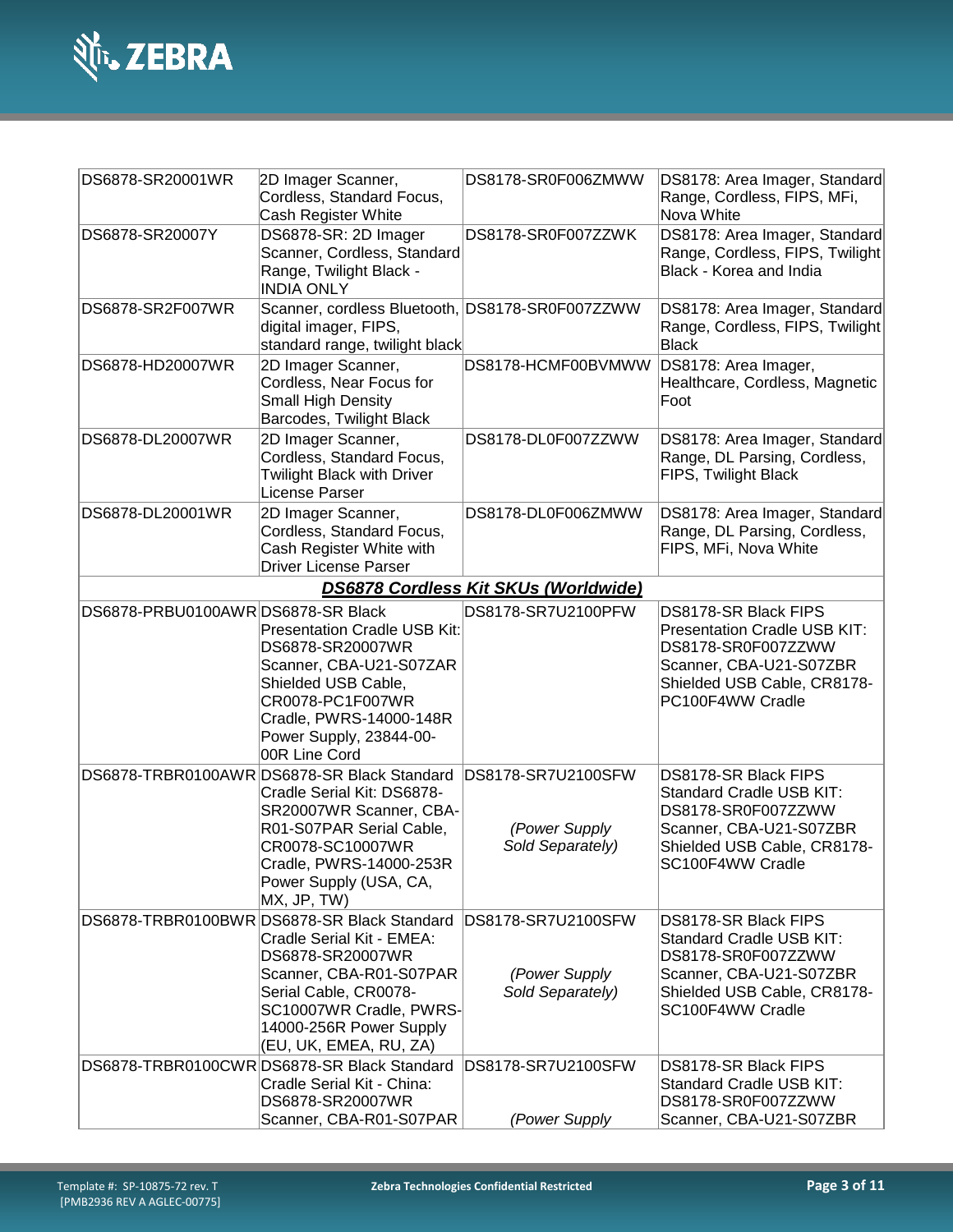

|                                        | Serial Cable, CR0078-<br>SC10007WR Cradle, PWRS-<br>14000-257R Power Supply<br>(CN)                                                                                                                  | Sold Separately)                                            | Shielded USB Cable, CR8178-<br>SC100F4WW Cradle                                                                                                                 |
|----------------------------------------|------------------------------------------------------------------------------------------------------------------------------------------------------------------------------------------------------|-------------------------------------------------------------|-----------------------------------------------------------------------------------------------------------------------------------------------------------------|
| DS6878-PRBUF100AWRDS6878-SR Black FIPS | <b>Presentation Cradle USB Kit:</b><br>DS6878-SR2F007WR<br>Scanner, CBA-U21-S07ZAR<br>Shielded USB Cable,<br>CR0078-PC1F007WR<br>Cradle, PWRS-14000-148R<br>Power Supply, 23844-00-<br>00R Line Cord | DS8178-SR7U2100PFW                                          | DS8178-SR Black FIPS<br><b>Presentation Cradle USB KIT:</b><br>DS8178-SR0F007ZZWW<br>Scanner, CBA-U21-S07ZBR<br>Shielded USB Cable, CR8178-<br>PC100F4WW Cradle |
|                                        | DS6878-TRBU0100ZWR DS6878-SR Black Standard<br>Cradle USB Kit: DS6878-<br>SR20007WR Scanner, CBA-<br>U01-S07ZAR USB Cable,<br>CR0078-SC10007WR<br>Cradle                                             | DS8178-SR7U2100SFW                                          | DS8178-SR Black FIPS<br>Standard Cradle USB KIT:<br>DS8178-SR0F007ZZWW<br>Scanner, CBA-U21-S07ZBR<br>Shielded USB Cable, CR8178-<br>SC100F4WW Cradle            |
| DS6878-TRBU0100ZY                      | DS6878-SR Black Standard<br>Cradle USB Kit - INDIA<br><b>ONLY: DS6878-SR20007Y</b><br>Scanner, CBA-U01-S07ZAR<br>USB Cable, CR0078-<br>SC10007WR Cradle                                              | DS8178-SR0F007ZZWK<br>(Cable and Cradle<br>Sold Separately) | DS8178: Area Imager, Standard<br>Range, Cordless, FIPS, Twilight<br>Black - INDIA & KOREA ONLY                                                                  |
|                                        | DS6878-TDBU0100ZWR DS6878-DL Blk Std Cradle<br>USB Kit                                                                                                                                               | DS8178-DL7U2100SFW                                          | DS8178-DL Black FIPS<br><b>Standard Cradle USB KIT:</b><br>DS8178-DL0F007ZZWW<br>Scanner, CBA-U21-S07ZBR<br>Shielded USB Cable, CR8178-<br>SC100F4WW Cradle     |

## **DS6878 Healthcare**

| <b>Discontinued P/N</b>                    | <b>Description</b>                                                                                        | <b>Direct Replacement P/N</b>           | <b>Description</b>                                                               |
|--------------------------------------------|-----------------------------------------------------------------------------------------------------------|-----------------------------------------|----------------------------------------------------------------------------------|
|                                            | DS6878-HC Cordless Scanner Only SKUs (Worldwide)                                                          |                                         |                                                                                  |
| DS6878-HC2000BVZWW DS6878: Area Imager,    | Healthcare, Cordless, HC<br>White, Vibration Motor                                                        | DS8178-HCMF00BVMWW DS8178: Area Imager, | Healthcare, Cordless, FIPS,<br>Magnetic Foot, HC White,<br>Vibration Motor, MFi  |
| DS6878-HC2F00BVZWWDS6878: Area Imager,     | Healthcare, Cordless, FIPS,<br><b>HC White, Vibration Motor</b>                                           | DS8178-HCMF00BVMWW DS8178: Area Imager, | Healthcare, Cordless, FIPS,<br>Magnetic Foot, HC White,<br>Vibration Motor, MFi  |
| DS6878-HC Cordless Cradle SKUs (Worldwide) |                                                                                                           |                                         |                                                                                  |
| CR0078-PC1F09BWR                           | Hands-Free Healthcare<br>Bluetooth Charging Base for<br>Presentation Scanning,<br>Image Transfer, OCR and | CR8178-PCM00FBWW                        | DS8178: Presentation Cradle<br>with Magnet, Bluetooth, FIPS,<br>Healthcare White |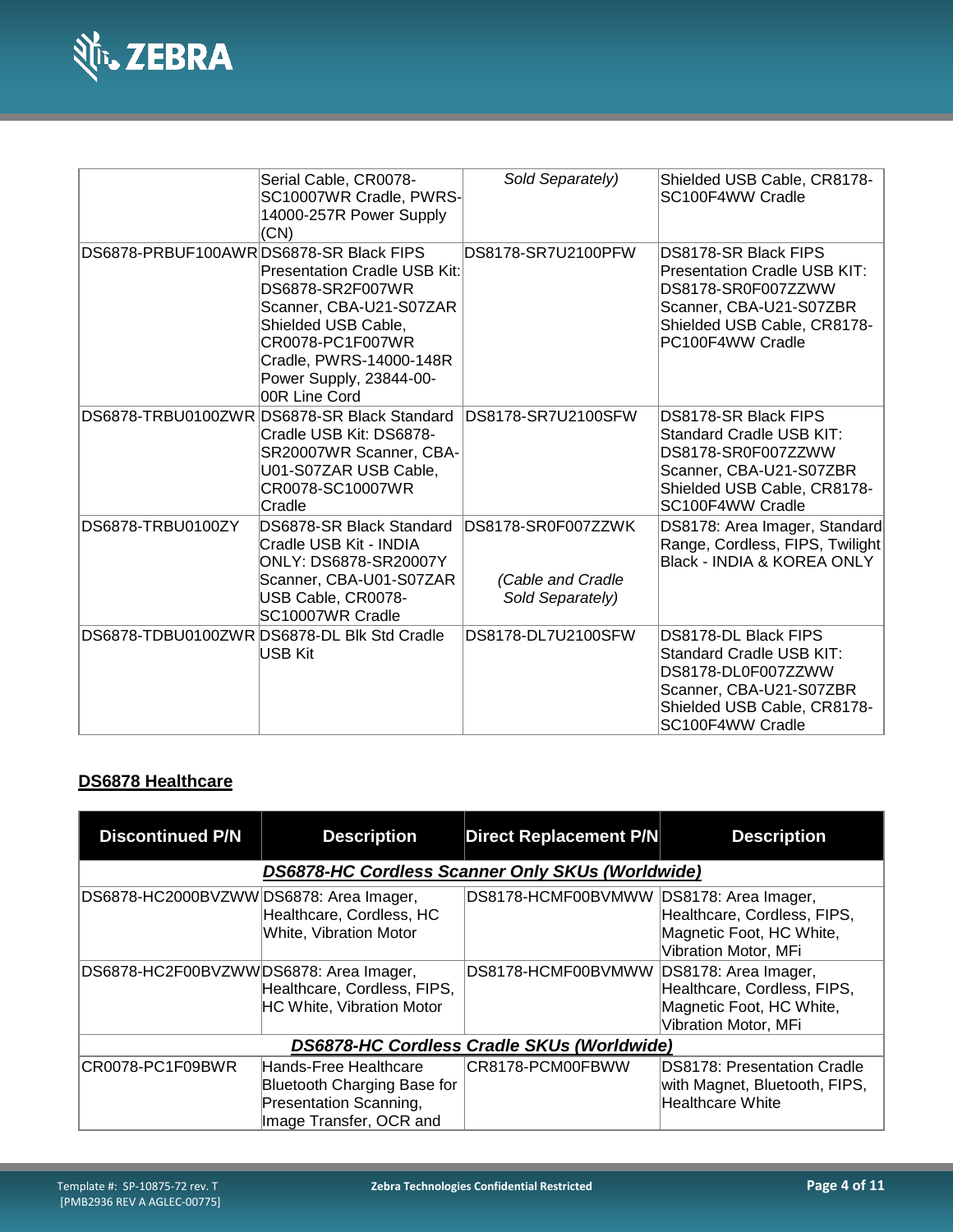

|                    | FIPS (requires 12V Power<br>Supply, PWRS-14000-148R<br>and a country specific power<br>cord to be ordered<br>separately; USB Cable must<br>be Shielded Type)                                                                                                                                    |                                         |                                                                                                                                                                  |
|--------------------|-------------------------------------------------------------------------------------------------------------------------------------------------------------------------------------------------------------------------------------------------------------------------------------------------|-----------------------------------------|------------------------------------------------------------------------------------------------------------------------------------------------------------------|
| CR0078-SC1009BWR   | Standard Base Cradle,<br>Bluetooth, charging,<br>healthcare white; IF USED<br>WITH AN EXTERNAL<br>POWER SUPPLY IN A<br><b>HEALTHCARE</b><br><b>ENVIRONMENT, THE</b><br><b>INCLUDED FERRITE MUST</b><br><b>BE ATTACHED TO THE</b><br>POWER SUPPLY CABLE.<br>USB cable must be<br>unshielded type | CR8178-SC100FBWW                        | DS8178: Standard Cradle,<br>Bluetooth, FIPS, Healthcare<br>White                                                                                                 |
|                    |                                                                                                                                                                                                                                                                                                 | DS6878-HC Cordless Kit SKUs (Worldwide) |                                                                                                                                                                  |
| DS6878-HCBU0102SVW | DS6878-HC Vibration Motor<br>Standard Cradle USB KIT:<br>DS6878-HC2000BVZWW<br>Scanner, CBA-U01-S07ZAR<br>USB Cable, CR0078-<br>SC1009BWR Cradle                                                                                                                                                | DS8178-HCBU210MS5W                      | DS8178-HC FIPS Standard<br>Cradle USB KIT: DS8178-<br>HCMF00BVMWW Scanner,<br>CBA-U21-S07ZBR Shielded<br>USB Cable, CR8178-<br>SC100FBWW Cradle                  |
|                    | DS6878-HCBU2112PVW DS6878-HC Vibration Motor<br><b>Presentation Cradle USB</b><br><b>KIT: DS6878-</b><br>HC2000BVZWW Scanner,<br>CBA-U21-S07ZAR Shielded<br>USB Cable, CR0078-<br>PC1F09BWR Cradle,<br>PWRS-14000-148R Power<br>Supply, 23844-00-00R Line<br>Cord                               | DS8178-HCBU210MP5W                      | DS8178-HC FIPS Presentation<br>Cradle (with Magnet) USB KIT:<br>DS8178-HCMF00BVMWW<br>Scanner, CBA-U21-S07ZAR<br>Shielded USB Cable, CR8178-<br>PCM00FBWW Cradle |

# **3. Accessories and Peripherals: Transition Timeline and Mapping Table**

Not Applicable.

# **4a. Service and Support: Hardware End of Service Life Policy**

Zebra Technologies Corporation ("Zebra") will provide service and support for products manufactured by Zebra for a period of five years commencing on the last day of the product's final shipment.

Zebra will make reasonable, commercial attempts to continue to repair products beyond the five-year period at Zebra's option:

- To meet contract commitments
- Where a significant commercial requirement is identified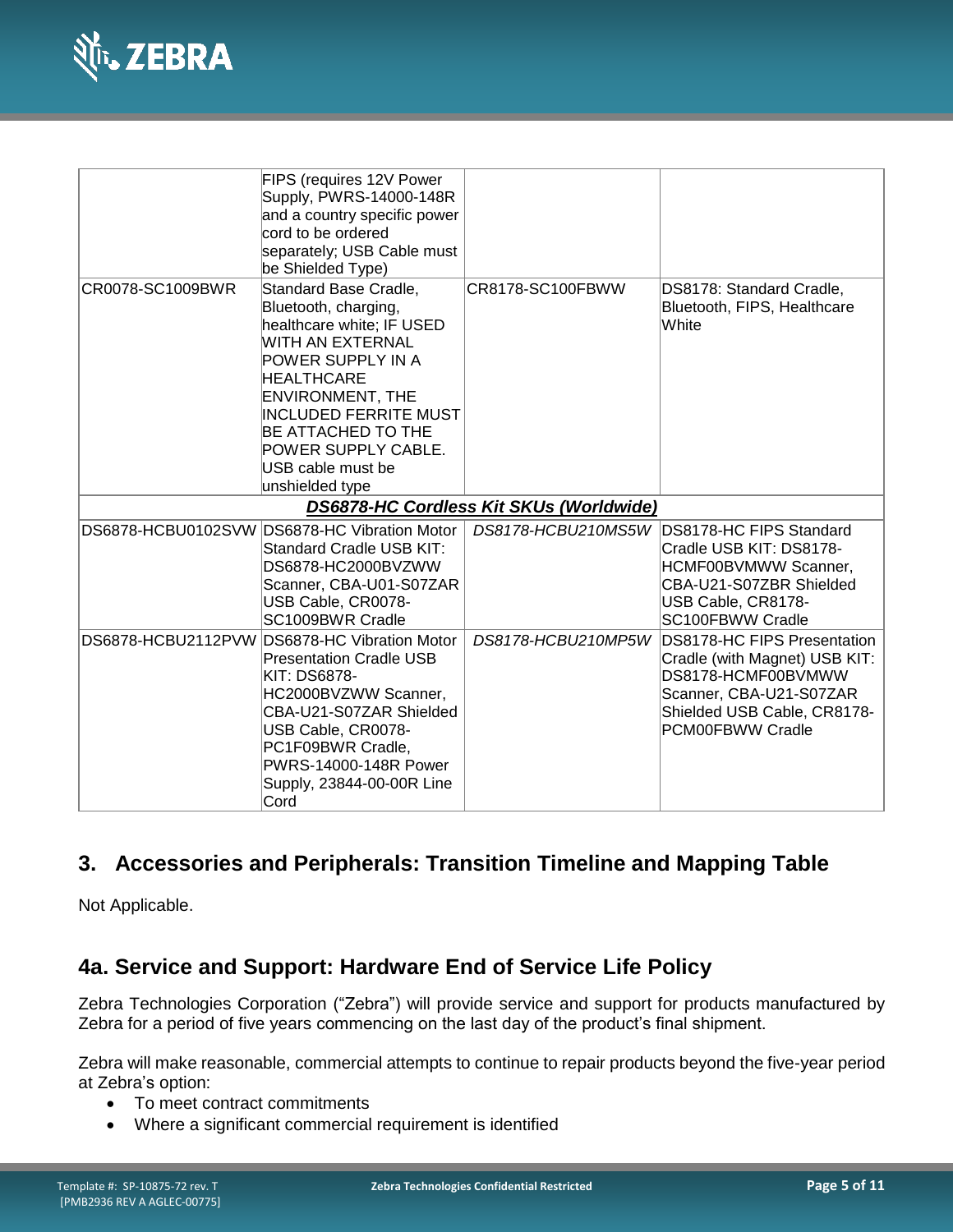

 Where Zebra judges that there is sufficient commercial reason to warrant continuance of repair and support

Should technology used in the product become discontinued, obsolete, or no longer available in the public domain, making parts or assemblies no longer available for these reasons, Zebra at its discretion will evaluate the impact and if significant, consider the feasibility and economics of a design change to enable continued repair.

The End of Service Life period may be changed at Zebra's sole discretion.

# **4b. Service and Support: Software End of Service Life Policy**

For software applications that have been announced End of Sale (EOS), conclusion of support for these products follows a defined timeline beginning from the product End of Sale announcement (the "EOS Announcement"). For those customers with products covered by an Enterprise Mobility Services agreement (the "Support Contract") at the time of the EOS Announcement, the software maintenance portion of their Support Contract, as defined in the Service Description Document applicable to the product being EOS (the "Software Maintenance"), will continue for up to twelve (12) months from the EOS Announcement date. Zebra reserves the right, at its sole discretion, to end such Software Maintenance earlier than this date should conditions warrant.

For customers with products covered by a Support Contract at the time of the EOS Announcement, Technical Support, defined as telephone and e-mail support through Zebra's Global Customer Support Center, continues through the completion of the customer's software Support Contract, regardless of the availability of Software Maintenance on the EOS software product.

Customers with products covered by a Support Contract that are not using the most current release of the applicable software product on the EOS Announcement date may update to the most current release after the EOS Announcement, subject to this Statement and the terms of the Service Description Document applicable to customer's Support Contract.

As of the software product EOS Announcement date, any existing multi-year Support Contracts for that product will no longer be available. New customers may purchase any existing multi-year contracts up to and including the EOS effective date. Any request for a multi-year software Support Contract for an existing customer must be approved by both Zebra's Solutions Services and the applicable Product organization(s).

As of the EOS Announcement date, only annual Support Contracts and one-year renewal Support Contracts will be available without a special approval, as indicated above. Availability of Software Maintenance will be as described above. Technical Support, as described above, will continue up until the conclusion of the customer's Support Contract.

# **5. Software Support and Entitlement Process**

As of April 11, 2016 under the consolidated Zebra warranty (**[www.zebra.com/warranty](http://www.zebra.com/warranty)**) customers will be entitled to access latest software releases and receive telephone and e-mail technical support for hardware or software issue diagnosis for 90 days from end user purchase date or if their products are covered under a Zebra Services Agreement.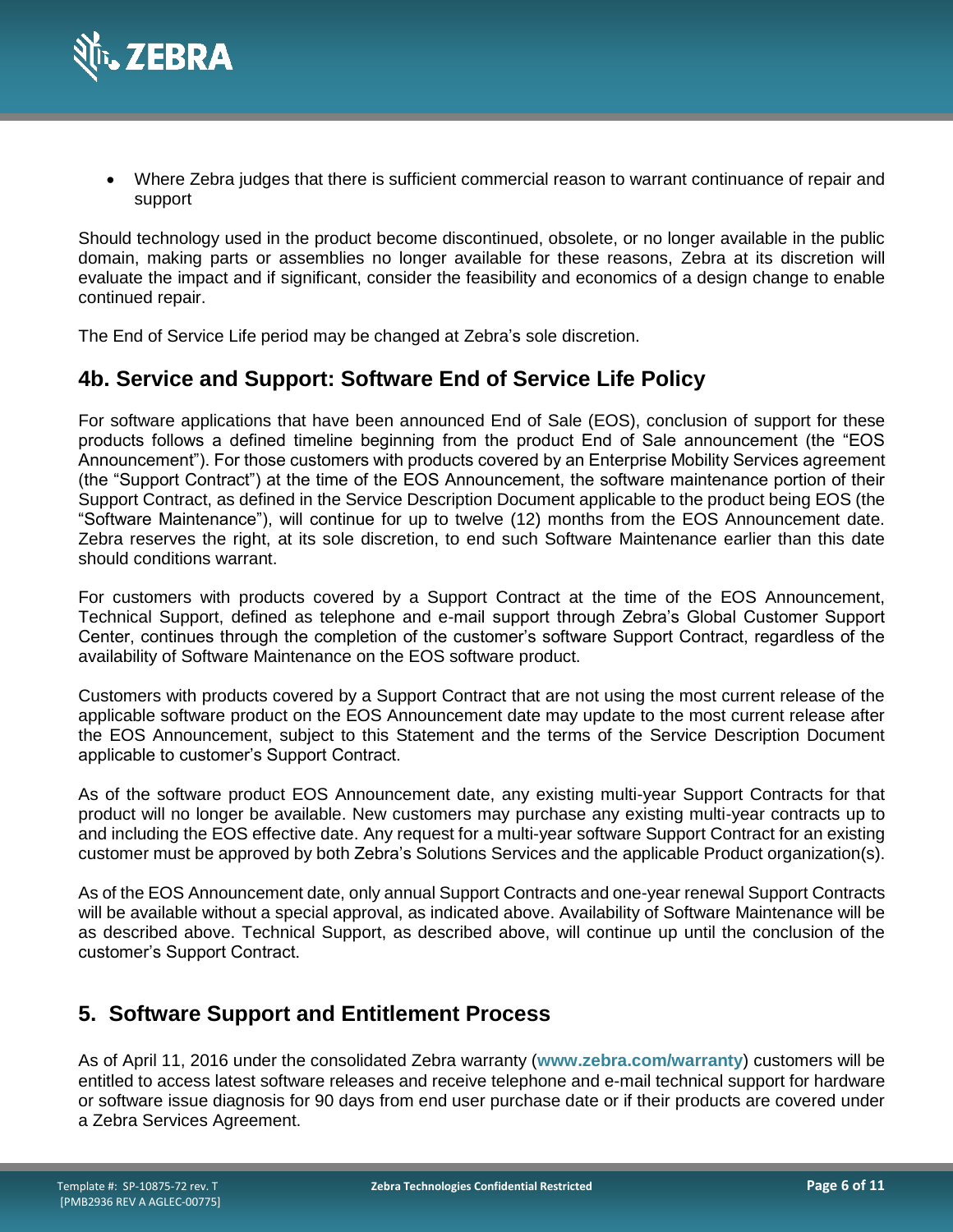

Requests to download software releases are completed by submitting the "Request Download" form on Support Central or by calling the Zebra Global Services support center. The information will be routed directly to a dedicated team that will quickly validate customer entitlement. Customers will then receive an e-mail containing instructions on how to download the appropriate software.

Customers who wish to purchase a Zebra Global Services agreement can do so through the normal channels that they currently use to purchase Zebra products and services.

For more information:

- **Zebra employees:** please visit the **[Zebra Global Services Marketing Software Support home](https://www.zebra.com/us/en/services.html)  [page](https://www.zebra.com/us/en/services.html)**
- **Partners:** please visit the Services tab on Product & Services Central page of **Partner [Gateway](https://partnerportal.zebra.com/PartnerPortal/index.aspx)**

# **6. Frequently Asked Questions**

### **Q: Does the DS8178 replace any other scanners in the Zebra portfolio?**

**A:** Yes. The DS8178 replaces the DS6878.

#### **Q: What is the availability of the DS8178?**

**A:** DS8178 Retail: NOW DS8178 Healthcare: APRIL 2017

#### **Q: The DS6878 had laser aimers. Does the DS8178 have any?**

**A:** There are no lasers in the DS8178. The circular aiming spot is generated by a LED.

#### **Q: Why would I choose the DS8178 over a competitor product?**

**A:** The DS8178 rises above the competition to deliver unprecedented scanning performance, innovative productivity enhancing tools and unrivaled manageability. Refer to section 1 for further details on the attributes that define the DS8178.

#### **Q: What makes the DS8178 scan so fast?**

- **A:** An 800 MHz processor combined with Zebra's proprietary PRZM technology powers the DS8178 to make it the fastest scanner available.
- **Q: Aside from just scanning faster than conventional scanners, how else can the DS8178 help checkout lines move more quickly?**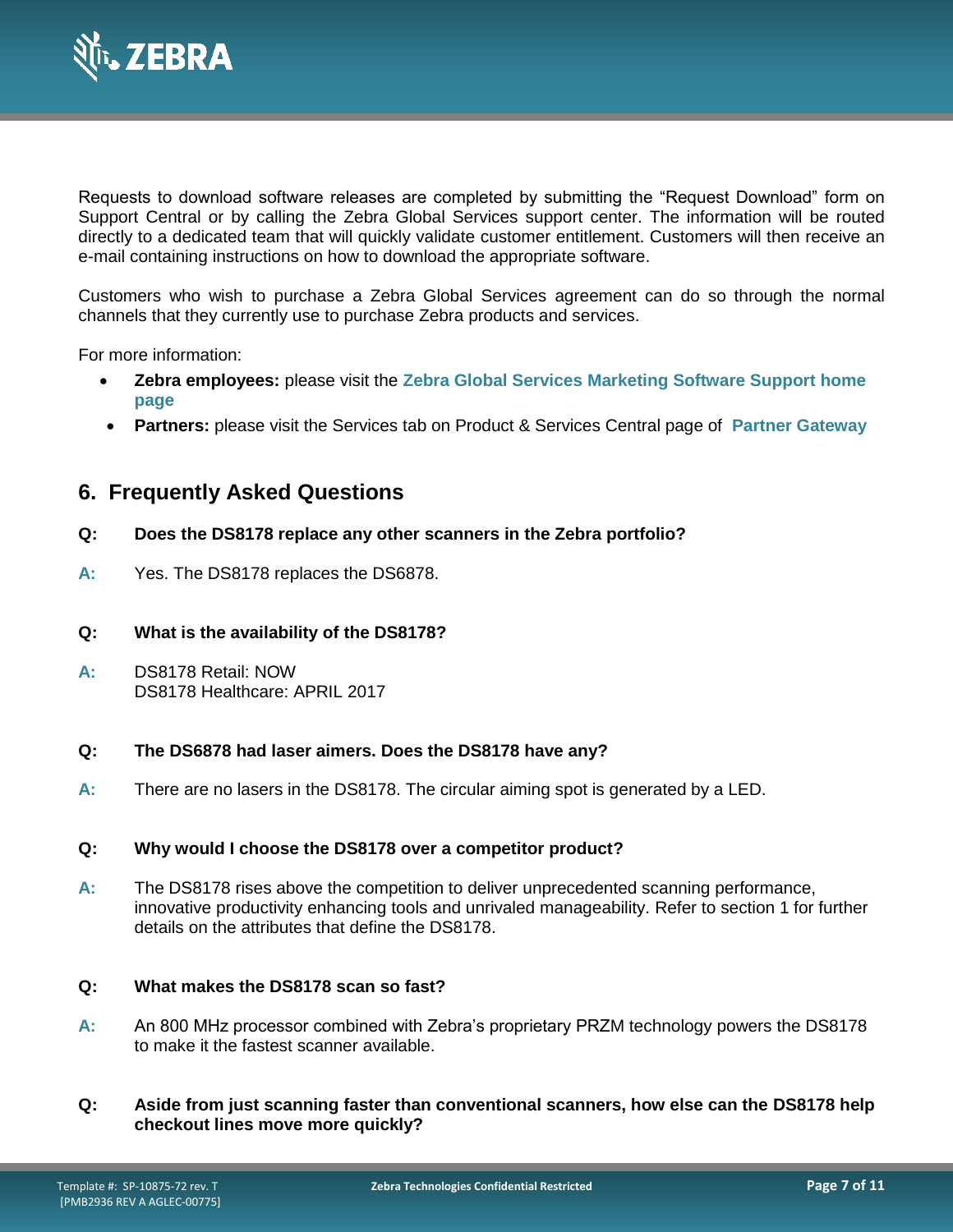

**A:** In addition to an 800 MHz processor and PRZM technology, the DS8178 has a high resolution 1MP sensor that enables it to capture the most difficult dirty, damaged, faded, wrinkled or plastic wrapped barcodes quickly and easily, minimizing the need for a cashier to find a similar item with a good barcode or key in the item number, both of which cause checkout delays. The 24 inch (60 cm) scan range and bright aim spot work together with the 1MP sensor to make it easy for a cashier to scan items in a cart without having to walk around the checkout stand, saving valuable time at checkout. The DS8178 imaging system, which includes specially designed illumination, makes quick work of scanning mobile coupons, mobile loyalty club cards and mobile gift cards from a mobile phone screen. The DS8178 has a smart PowerPrecision+ battery which, combined with an indicator on the scanner, tells a user well in advance when a scanner needs to be charged, avoiding unplanned battery failure during a shift which can disrupt the checkout process, causing delays that keep cashiers from reaching the maximum number of transactions possible and irritate customers standing in line.

#### **Q: The DS6878-HC had a Night Mode feature which enabled the scanner to easily switch between vibrate and beeper feedback to avoid disturbing patients. Does the DS8178-HC retain this feature?**

- **A:** Yes, the DS8178-HC has the Night Mode feature which enables the scanner to easily switch between vibrate and beeper feedback to avoid disturbing patients.
- **Q:** The DS6878-HC was "Disinfectant Ready". The DS8178-HC is "Disinfectant Resistant". What is the difference between "Disinfectant Ready" and "Disinfectant Resistant"?
- **A:** A wider variety of disinfectants can be used to clean a "Disinfectant Resistant" scanner than a "Disinfectant Ready" scanner, including some that are commonly used in hospitals today.
- **Q:** The DS6878-HC cradles were Disinfectant Ready, just like the scanner itself. Are the DS8178-HC cradles Disinfectant Ready?
- **A:** Yes. Both DS8178-HC cradles are Disinfectant Ready.

#### **Q: Does the DS8178 require a new USB Cable?**

**A:** Yes. USB cable part number CBA-U21-S07ZBR should be utilized with all installations. CBA-U21- S07ZBR can be ordered separately or as part of a kit. Refer to section 2 for availability.

The older USB cable part number (CBA-U21-S07ZAR) will be phased out and replaced with the new CBA-U21-S07ZBR part number. All existing products that utilize the CBA-U21-S07ZAR part number will be compatible with the new CBA-U21-S07ZBR part number.

The DS8178 must use CBA-U21-S07ZBR.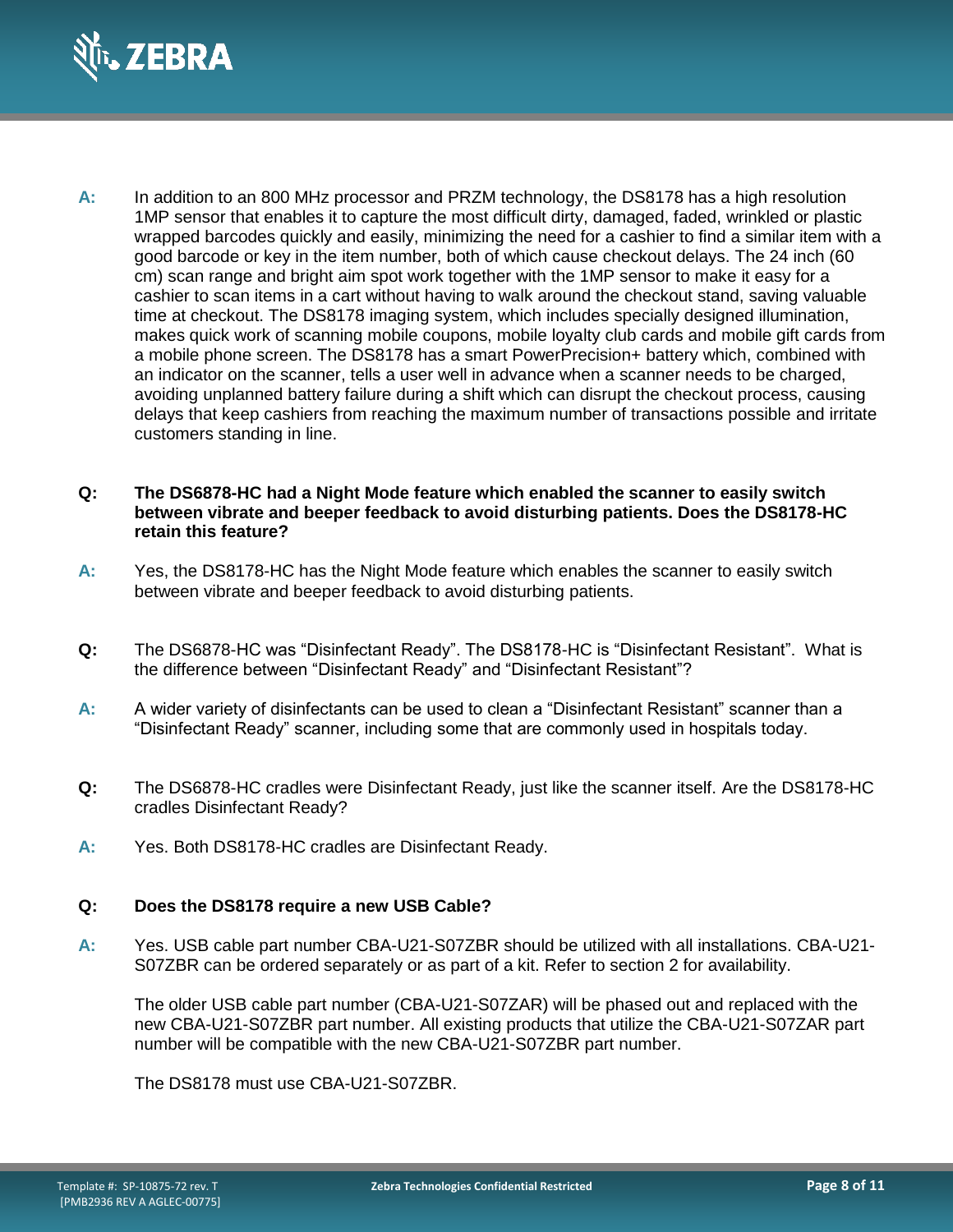

- **Q: What accessories are available for the DS8178?**
- **A:** The DS8178 offers various cradles, spare batteries and document capture stand.
- **Q: Does the DS8178 standard cradle (CR8178-SC) and presentation cradle (CR8178-PC) require an external supply like the DS6878, or can it take its power from a USB cable?**
- **A:** Both the CR8178-SC desk/wall cradle and the CR8178-PC presentation cradle can be powered directly from a standard USB port. No need for an external power supply.

### **Q: Can the DS8178 cradles be used with any other scanners.**

- **A:** No, only use CR8178 cradles with DS8178 scanners.
- **Q: Can the DS8178 be used with any cradles other than CR8178-SC and CR8178-PC?**
- **A:** No, only use CR8178 cradles with DS8178 scanners.
- **Q: A screwdriver was needed to replace the DS6878 battery. Is a screwdriver needed to replace the DS8178 battery?**
- **A:** No tools are needed to replace the DS8178 battery a simple coin is all that is needed to open and close the battery slot.

### **Q: The DS6878 used a NiMH battery. Does the DS8178 use a Li-Ion battery?**

**A:** The DS8178 uses a PowerPrecision+ Li-Ion smart battery.

#### **Q: What capabilities does the PowerPrecision+ smart battery have? What benefits does it offer me?**

**A:** The PowerPrecision+ smart battery in the DS8178 monitors and records battery health indicators that can be polled by Zebra's 123Scan utility or by a customer's application so that decisions such as when to purchase batteries can be made proactively in order to maintain a ready supply of batteries on hand and avoid interrupting workflows.

#### **Q: What is the warranty on the DS8178?**

**A:** The DS8178 cordless scanners and CR8178 cradles come with a three (3) year warranty.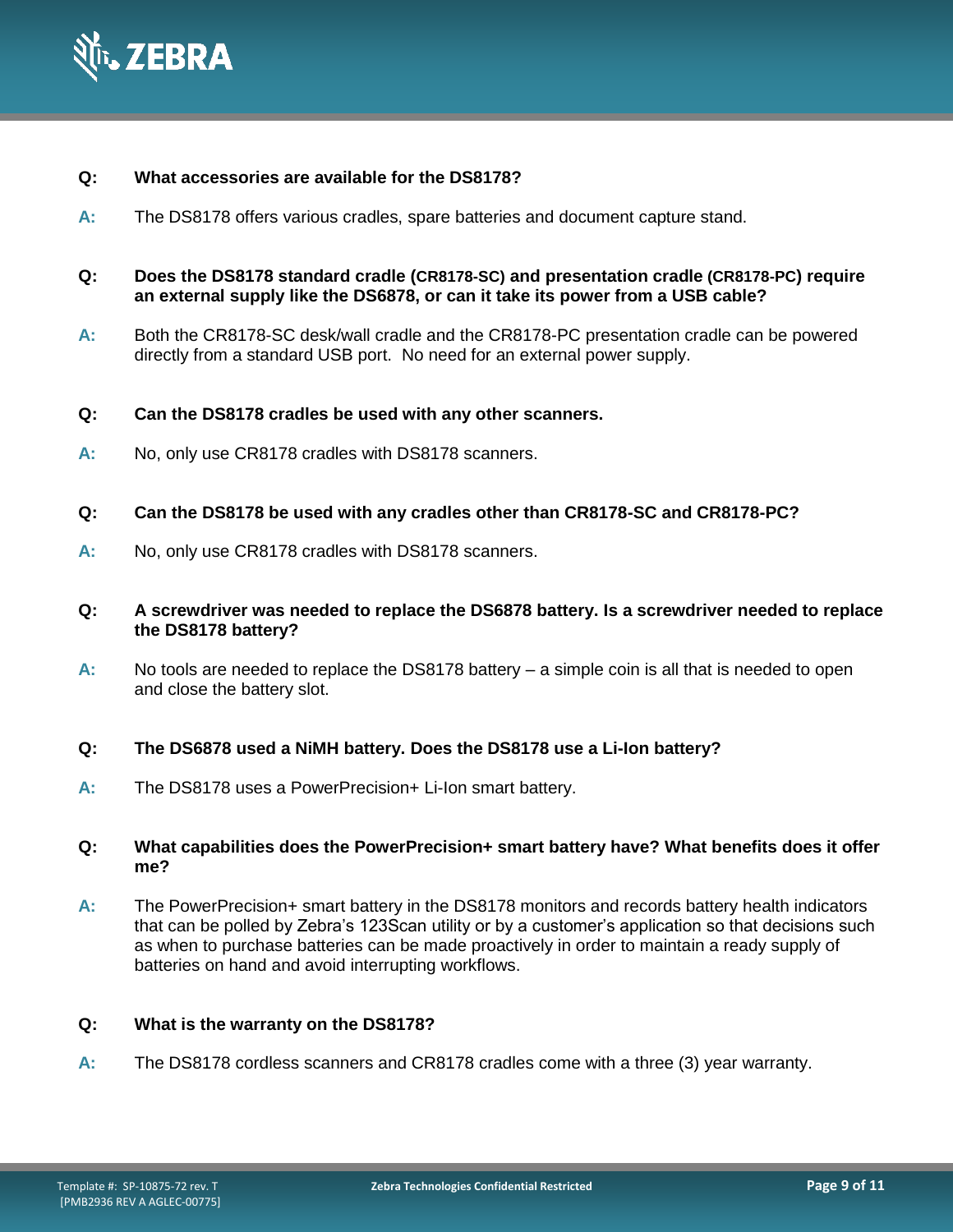

# **SOFTWARE APPLICATIONS**

### **Q: What types of software applications are available for the DS8178? Where can I get detailed information?**

**A:** Zebra offers a complete set of software tools for device configuration, remote management and application development that may be used with the DS8178.

#### **123Scan**

• 123Scan is a software tool to simplify scanner set-up. Intuitive enough for first time users, 123Scan has a wizard that creates a single barcode for programming scanners. It can also be used to update firmware on a single device or stage a large number of devices, and can display and save both bar code data and images.

[1 Minute Product Tour](https://www.youtube.com/watch?v=T_cO3iWNAwU&index=7&list=PLrcZVTwQp0ldy1Is19U0jd9G8k9E_1fZG) available on YouTube.com.

#### **Scan-To-Connect Utility (cordless only)**

• An industry first Zebra-exclusive companion app that enables users to leverage our 1-step pairing technology from their phone or tablet without the user having to modify their app.

#### **Scanner Management Service**

• The Scanner Management Service (SMS) enables the remote management of Zebra scanners. With no operator intervention required, the SMS enables you to remotely access scanner asset information, set parameters and update firmware.

[1 Minute Product Tour](https://www.youtube.com/watch?v=Hcq2tcKKlEk&list=PLrcZVTwQp0ldy1Is19U0jd9G8k9E_1fZG&index=5) available on YouTube.com.

#### **Scanner SDK**

• Our Zebra Scanner SDK can generate a fully-featured scanner application. The SDK includes documentation, drivers, test utilities, how-to videos and sample source code.

Available for Windows, Linux, Android and iOS.

[1 Minute Product Tour](https://www.youtube.com/watch?v=nv0M01_nPfU&index=6&list=PLrcZVTwQp0ldy1Is19U0jd9G8k9E_1fZG) available on YouTube.com.

#### **Scanner Control Application**

• The Scanner Control App allows a user to control their Bluetooth scanner from a phone / tablet.

The app supports single-step Scan-To-Connect technology.

It allows you to control your scanner to:

- Program beeper and LEDs
- Enable / disable symbologies
- Remotely trigger a scan

It can also display scanned bar code data, query scanner asset information and query battery health statistics.